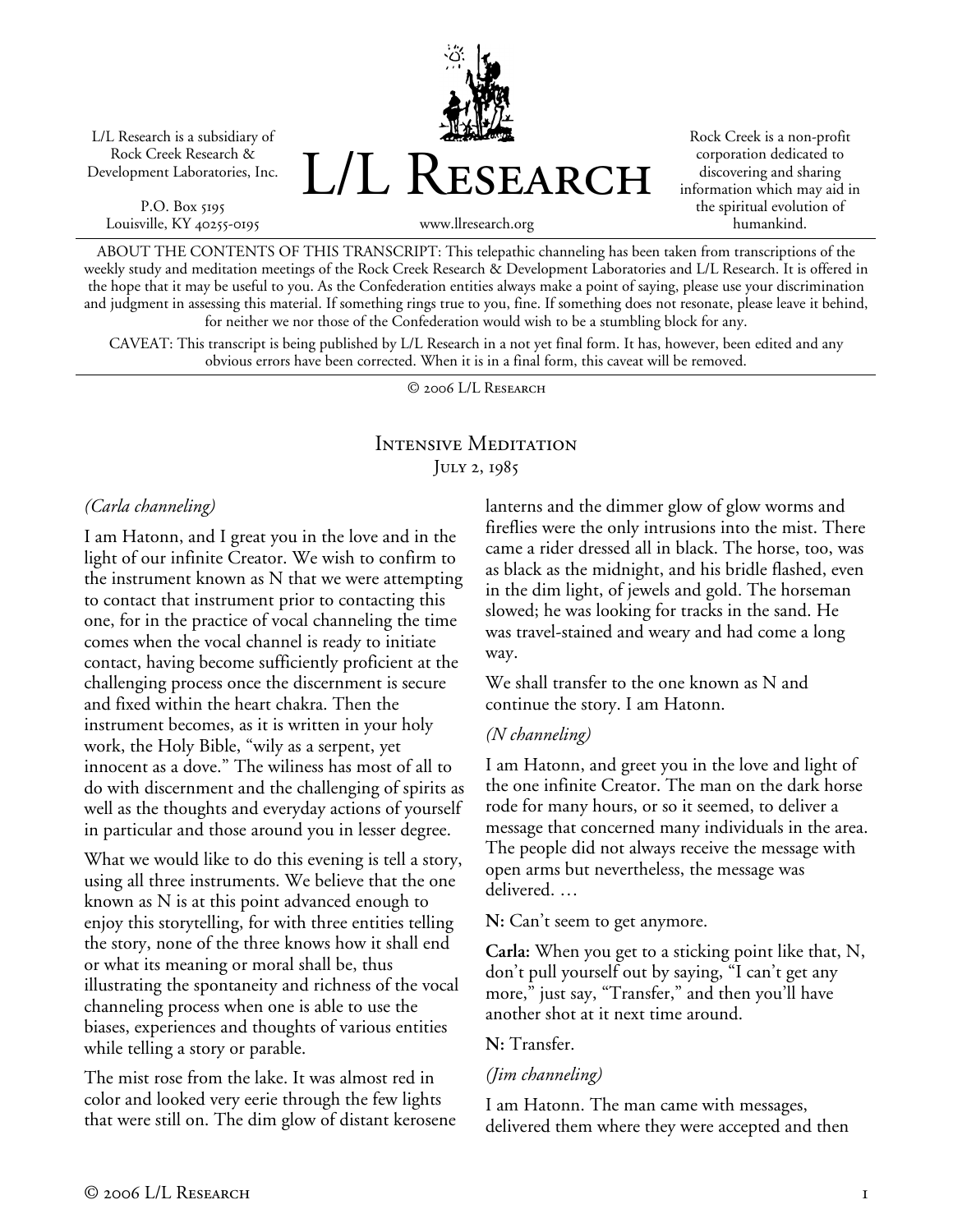left as quickly as he had come. Because he was such an unusual figure, many looked only at him and paid little attention to the message which was there from him. They became concerned that he was a dark figure upon a dark horse, and many spread rumors about him that their concerns might take precedence in their own minds over the message, which they ignored. Each wished in some way to penetrate the mystery which was with this dark figure, most assuredly with each message he delivered, but many stopped short of the penetration of the mystery and many concerned themselves with promoting the rumors to discredit the figure and his messages and to relieve themselves of their responsibilities in discerning the meaning of the messages.

#### We shall now transfer.

### *(Carla channeling)*

I am Hatonn. The message was slightly different for each person to whom the saturnine figure spoke. There was about his face and his very air a brilliance of personality that pierced, a coldness of reasoning that frightened, and an accuracy in each message that was often unwelcome. This entity had chosen to pass through the valley of death which each of his countrymen shared because of their actions. This entity knew that the red mist meant more than an unusual light or an unnatural phenomenon. The dark entity knew more than he could and more than he desired to say. His messages, indeed, were distillations of an urging to meditation, couched in the language each person could understand, and undergirded by the certainty that each entity was to have a very shortened life span and therefore needed to become aware of the necessity of gazing at death while there was still the time to do that which was the most compassionate, the most loving, the most life-giving thing in each spiritual circumstance.

He puzzled people because he was dressed so well, because his horse was so fine, because the trappings of saddle and bridle were so splendid. Each looked to his own resources and felt both the pangs of envy and the fear that that which the messenger had come to share was true.

#### We shall now transfer.

### *(N channeling)*

I am Hatonn. And while the man was exquisitely and splendidly attired, as was his horse, he seemed to present to each a simple message. This was a source of bewilderment for the individuals. And yet few did heed them, the urgency of the situation, although the majority did not. The way of men is at times a puzzlement.

#### Transfer.

## *(Jim channeling)*

I am Hatonn. Though men often seek the truth in a conscious fashion and speak to others of their seeking, yet it is often difficult for any to discern the heart of truth in any message. When a message is delivered from a mysterious part of one's own being or from an unknown part of one's outer environment or through any means available to one who listens and seeks for truth, the discernment is a unique function for each, and each will take from any message that meaning which matches the seeking for that entity.

So it was for those whom the dark figure visited. For some, there was almost no increase in knowledge or gain from this visit, for the message was ignored. For others there was a small amount of understanding that was the fruit of their seeking within this mystery, for their efforts were soon dissipated and their attention wandered until it found easier ground to dig within. But for a few there was a realization that the message from the dark figure contained a wealth of information and could be studied time and again with added meaning discovered in each study.

### We shall transfer.

### *(Carla channeling)*

I am Hatonn. The few who believed and heeded the message began also to travel, though they found the journey rigorous and almost unbearably difficult from time to time and they asked the man many questions. Since he spoke of death and the valley of death, it was often the case that one who believed would ask if the rumors were true, if the man was indeed a messenger from the creature of death.

#### We shall transfer.

### *(N channeling)*

I am Hatonn. And the wilder man stated that he was not a messenger of death, but rather that of life, for those who heeded when the tumultuous turmoil occurred would certainly enter reality, or correction—to reality while the others would be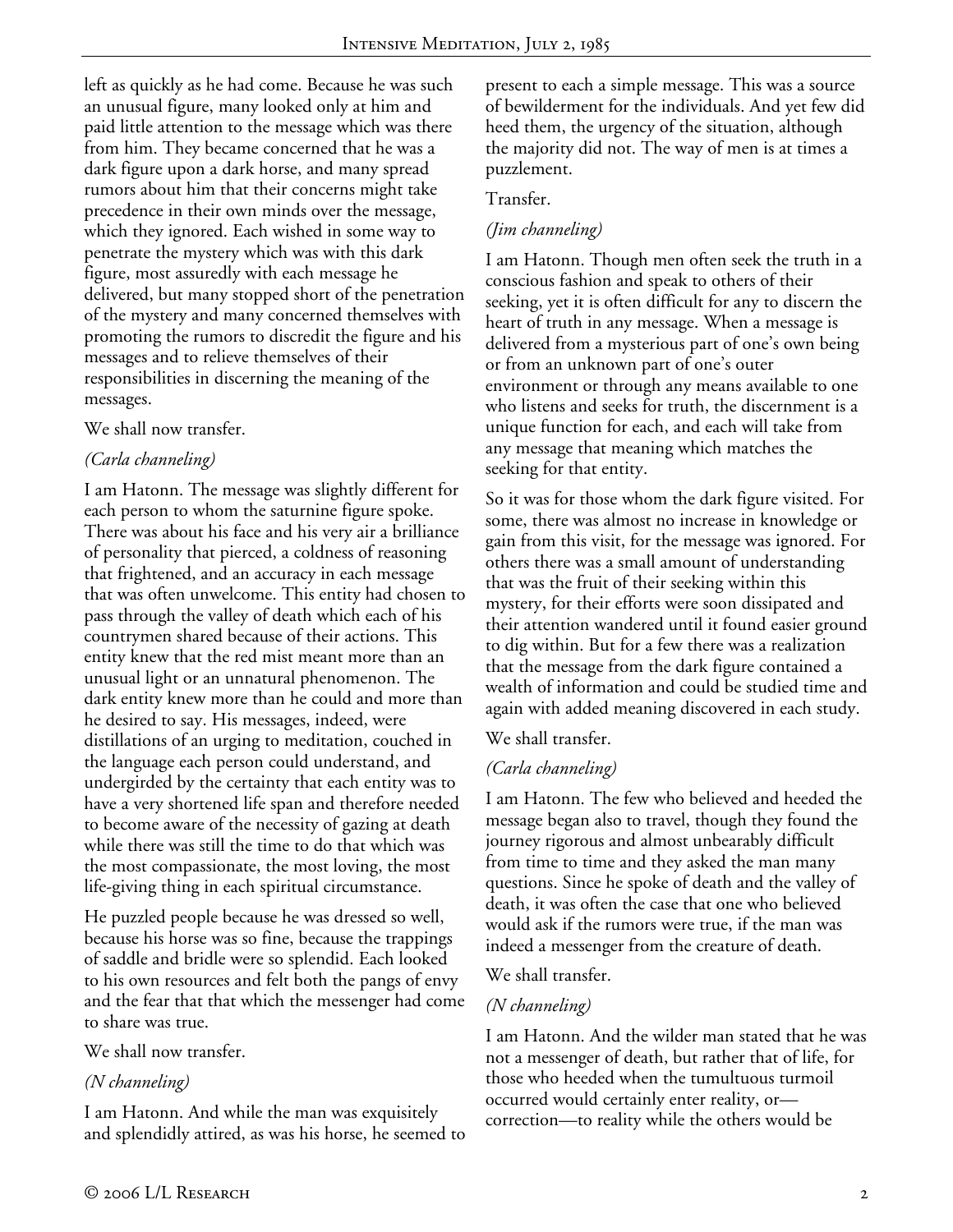allowed to reexperience the lessons they heeded not. The difficulty of the journey was merely a proving point for the evaluation of the true seeker of the truth and light. Confusion abounds within the entity on the physical plane when reality, of which light is a type, or is the type, seems so remote or non-discernible. Transfer.

#### *(Jim channeling)*

I am Hatonn. Thus, each seeker must rely upon the inner knowing, or as it has been called, the still, small voice within in order to determine what is of truth for that seeker. All is a portion of the one Creator, thus all things and all ideas are a portion of truth. Yet upon each seeker's path, there will come a time or a season for various portions of truth to have their turn in the focus of seeking and attention. Thus, what might be helpful to one at one time may not be as helpful at another. And what might be helpful to one seeker at this time may not be as helpful to another seeker at the same time.

Thus, each seeks according to the unique nature of one's own being. Any message, any experience from any source is then a message of truth in some degree for any who witness it. It matters not what one's socalled advancement might be, for within any experience there is an infinity of message, yet all unites as a portion of one Creator and the truth of its creation.

We shall attempt to close this contact through the one known as N. We shall transfer.

### *(N channeling)*

I am Hatonn. It is hoped that the gist of the message can be evaluated by each seeker for All Is One and One Is All. And we leave you in the path of light and love, of love and light of the one infinite Creator. Adonai vasu borragus.

### *(Jim channeling)*

I am Latwii, and we greet you in that same love and light, my friends. It is our honor and pleasure to join you again in this evening's meditation. We would ask if we may be of service to any present by attempting to answer a query?

**N:** I didn't really understand Latwii's total definition or total consideration for the Tourette syndrome. If Latwii would care to enlarge upon it, or I can wait until I have a chance to read it.

I am Latwii, and we would be happy to attempt to expand upon our, shall we say, description of that syndrome which we shared with this group and others previously. It was our hope that we could build a foundation of understanding, shall we say, for any bias of mind by suggesting that any condition one might find a mind to exist within is a condition that that mind or that entity has chosen through, in many cases, a long series of choices. At some point within an entity's life pattern—perhaps it is better stated, at every point within an entity's life pattern, there is the choice to view any experience in the light or in the dark or in some mixture of both. According to each entity's unique blending and innate biases, combined with the moment by moment exercise of free will, there develops such and such a bias of mind.

In the syndrome of which you speak, it is at some point observable to those who see what is unseen and who demonstrate those abilities you may call of the psychic nature, [it is] apparent that an entity has taken a certain road. After some distance traveling upon that road of choice, the entity may find itself in a situation which is described as the Tourette syndrome or any other syndrome or currently definable mental state of health or disease. Because many entities share many roads, there have arisen amongst those of your culture who study the psyche, as it is called, or the function of the mind, many descriptions or diseases which in general describe a certain configuration of mind which has been systematically chosen by the entity.

May we answer further, my brother?

**N:** Let's see, then, the multiple tics and barking, and uttering of obscenities is so that the entity through this incarnation will learn, perhaps, humility? Or what is the ultimate lesson?

I am Latwii, and am aware of your query, my brother. The ultimate lesson within your illusion is that called love, the unconditional compassion that one feels for another simply because another exists, not because of any feature or characteristic or achievement of an entity but simply because an entity exists and is seen as a portion of the one Creator. An entity experiencing the condition of which you speak may have arrived at that condition in a somewhat distorted fashion, yet in that condition is able to learn the lesson of love in its specific nature as set by this entity before the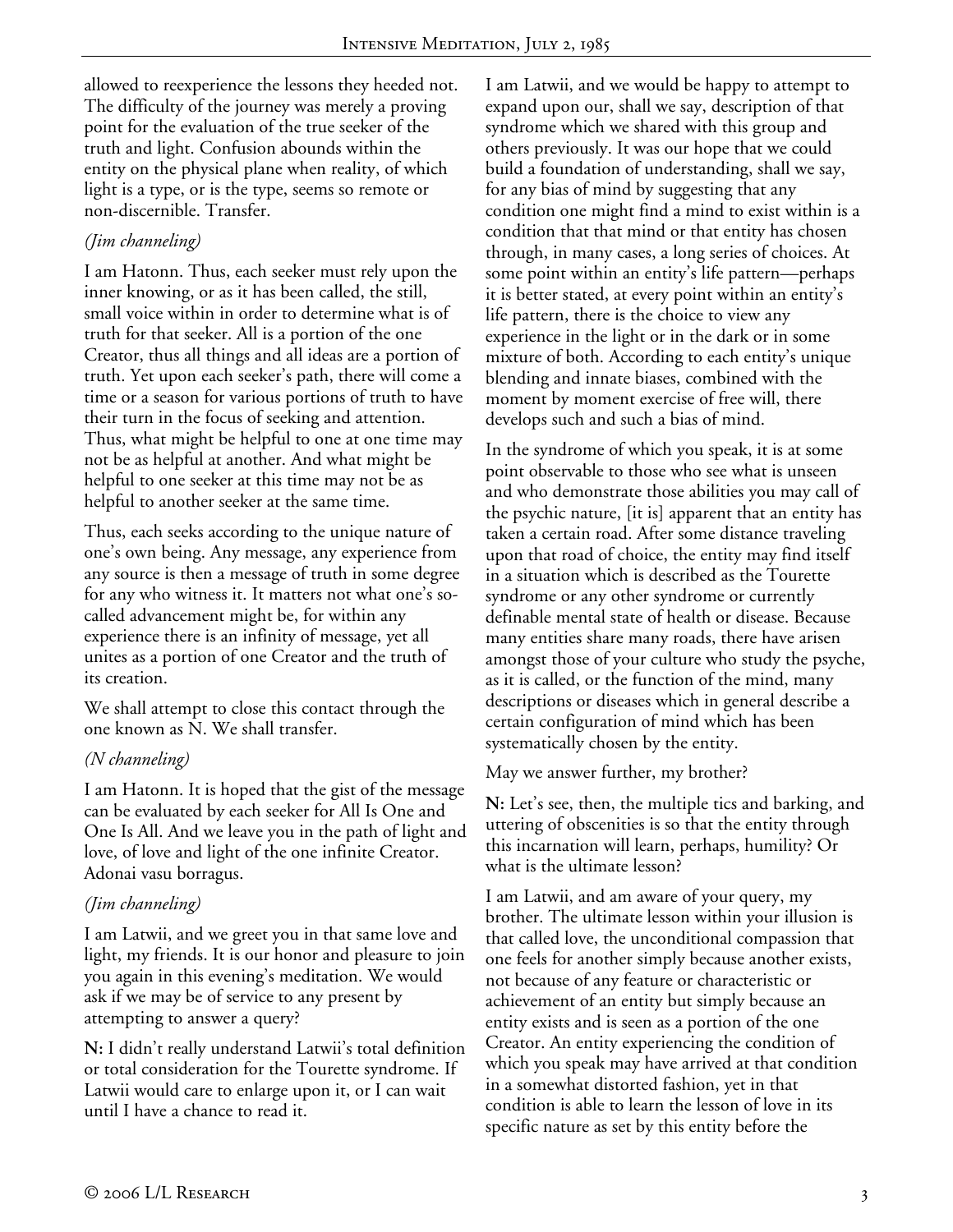incarnation, and for each it may be somewhat different. Yet for one who finds the self or perhaps more specifically, the mind, operating in a seemingly diminished capacity, the learning of love is undertaken on a more basic, and, shall we say, simpler level of experience, for the mind is not operating in what you call the normal or smoothly running fashion. It examines those grosser qualities of life and attempts in that examination to discover even in such dark and dingy corners the quality of love that may be given and received from one portion of the Creator to another portion of the Creator no matter what the outer manifestation of either portion of the Creation.

May we answer you further, my brother?

**N:** I can understand this consideration, your consideration, or our consideration in some aspects but not in a totality because while many of us would try to project love and understanding and an entity would, of course, be receptive to this sort of situation, there would be many individuals on this physical plane who would return the obscenities, would fail to return the understanding in love and would thus seem to confuse and confound the individual to a greater degree so that … Is it only those who will return the love, or the learning of love and humility by the individual or is it a totality? Because I can't—as our physical plane now exists, I do not think that even a majority would return love and understanding. Am I incorrect?

I am Latwii, and am aware of your query, my brother. In this situation, those with whom this entity would come in contact would be given the opportunity to express love under somewhat more difficult situations, shall we say. Thus, the challenge increases the opportunity and further seats the love for those who can experience and express it. For the entity uttering the seeming obscenities and acting in a manner which is seemingly quite unlovable, it may be that in its, shall we say, karmic past, it has neglected easier opportunities for experiencing and expressing love and thus has chosen at a deeper portion of its being, to, shall we say, "up the ante" or provide for itself a more difficult challenge, thus increasing also the opportunity for itself if it [is] able under such extreme conditions to experience and express love. Thus, one may see the situation both for the entity experiencing the seeming mental dysfunction and those with whom it may come in

contact that a greater opportunity for experiencing and expressing love is presented to all. Not all, however, shall take advantage of the opportunity in equal degree. …

*(Side one of tape ends.)* 

*(Jim channeling)* 

I am Latwii. May we ask if there might be further queries?

**N:** I'd just like to say that I understand what you have said but in instances like this, not only would many situations be of variant degree, as you have stated, but there … Would some instances be a totally negative approach? And I was just wondering if this would not, even though while the situation is presented to all, wonder if it would not have a sometime deleterious effect on the entity so involved?

I am Latwii, and am aware of your query, my brother. It cannot be stated or ascertained with certainty how any entity shall respond in any situation, whether difficult or seemingly ease-filled. Yet, when an entity in this particular situation experiences the catalyst which seems heavy-laden with the negative aspect, the entity yet has the opportunity to find the light within the darkness, for within all portions of all experience, there is light. It is there for each. It is the fabric of your experience and your creation.

In one particular portion of an incarnation, it may be that an entity becomes quite confused because of its inability to process the catalyst which it finds in its daily round of activities. Yet, at some point within the incarnation or perhaps incarnations, the experiences gained will prove valuable and will allow the entity to tip the scales, shall we say, and to move further along the path of its evolution. The road may be difficult, there may be distractions, there may be times when progress seems, oh, so slow. There may be times when one seems to be moving backwards. Yet, all experience provides the opportunity to learn and the opportunity to serve, whether the opportunity is taken advantage of within the incarnation during which the experience is gained or is taken advantage of within the next incarnational experience.

May we answer further, my brother?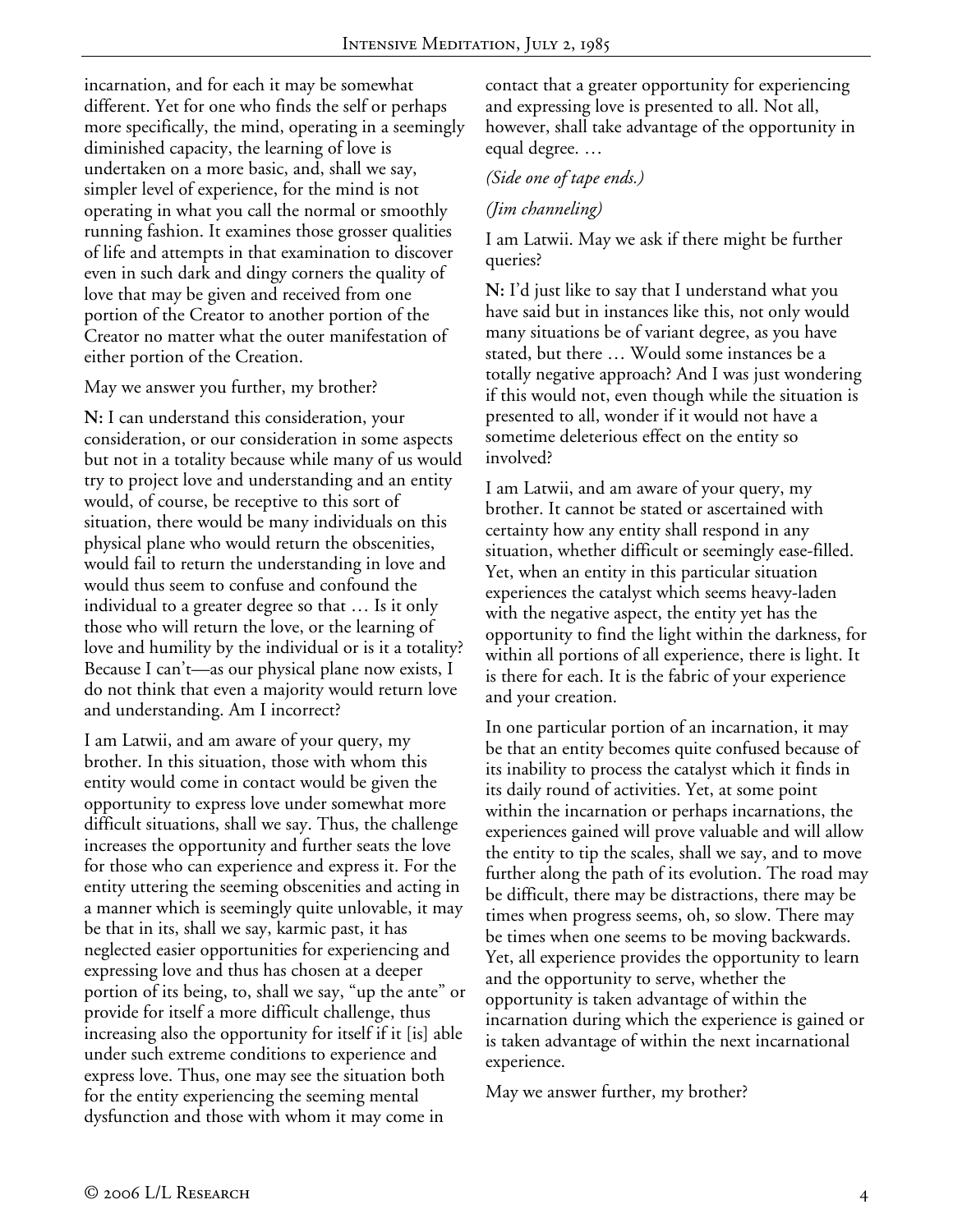**N:** Well, I think I understand, at least a portion. Perhaps the reason I have so much trouble with all the people who I deal with who are—well, most all of the people—with service is that I must learn to love them. That is very difficult to do, even though I'm trying to forgive them … or I have forgiven—in most instances—well, I'm trying to forgive them all the way. But I must learn to love them more as being a portion of the one Creator, and this must be a lesson in that respect? Is that correct?

I am Latwii, and, my brother, this is quite correct for each upon your planet and within your illusion. The experiences of the daily activities are merely the laboratory within which the concept of love is planted. Those activities which allow it to manifest in some form are most difficult to clearly penetrate by even the most astute students of their own evolution. The mysteries and the paradoxes within your illusion are most important, for they draw the seeker forward into unknown territory, and thus require the strengthening of the will and the faith that progress of a lasting quality, of a metaphysical quality, is actually possible within a material world which seems so out of tune so often.

May we answer further, my brother?

**N:** Carla may have a question, but thank you very much.

I am Latwii, and we thank you, my brother. Is there another query?

**Carla:** I am feeling the vibrations of Hatonn who have … The vibrations haven't left and I'm wondering if I should pick that channeling up?

I am Latwii, and am aware of your query, my sister. We find that those of Hatonn have remained with your instrument for this length of what you call time in order that you may, shall we say, absorb the healing nature of the conditioning vibration and may, if you wish, also channel that vibration. It is your choice, my sister.

May we answer further?

**Carla:** No, thank you.

I am Latwii, and we thank you, my sister. Is there another query?

**N:** If the instrument is not too tired, I have another question.

I am Latwii, and we are happy to entertain another query, my brother.

**N:** In the method of mind control which is a form of alpha meditation, it is stated that through meditation that we can visit other planetary systems, galaxies, that we can go inside our animals and metals and so forth. Although I've practiced the meditations, I've been unable to experience any of these considerations, although we were told over and over that this is possible. May I ask how it is possible for me?

I am Latwii, and am aware of your query, my brother. Any technique offers the possibility to the seeker of truth that the seeker may take a certain road and manifest in a certain way. Each technique has been devised by the one who has found it of use, and for this one it has worked quite well, shall we say. The success of such an entity, then, often compels it, it would seem, to multiply the technique and its beneficial aspects for other seekers of truth. Thus, you find many such techniques offered to seekers who may try this and that and yet another technique with variant results. The results are of a range from no result to most splendid results for seekers, because each, as you know, is quite unique.

Thus, some will find more attraction to one technique than another. In your own case, my brother, we find that you are given to exploring a variety of techniques, and find within them much of value that you utilize in your own fashion. For you to expect your experience to match that which others have had may not be, shall we say, the wisest possible choice, for as you are quite unique, your experience is also quite unique and much of it is not apparent to your mind. The desire which you enter each experience with is that portion of the experience which shall produce its fruit in a certain fashion. Yet, the fruit may not be the same as the expectation. Yet the fruit exists. The work is done. The benefits are at some level of your being appreciated.

May we answer you further, my brother?

**N:** Well, I guess the answer is to just keep watering the garden and hoping for the lightning to strike. Thank you.

I am Latwii, and we thank you, my brother, and would remind each that lightning strikes in a certain fashion that is unique to each, and often is not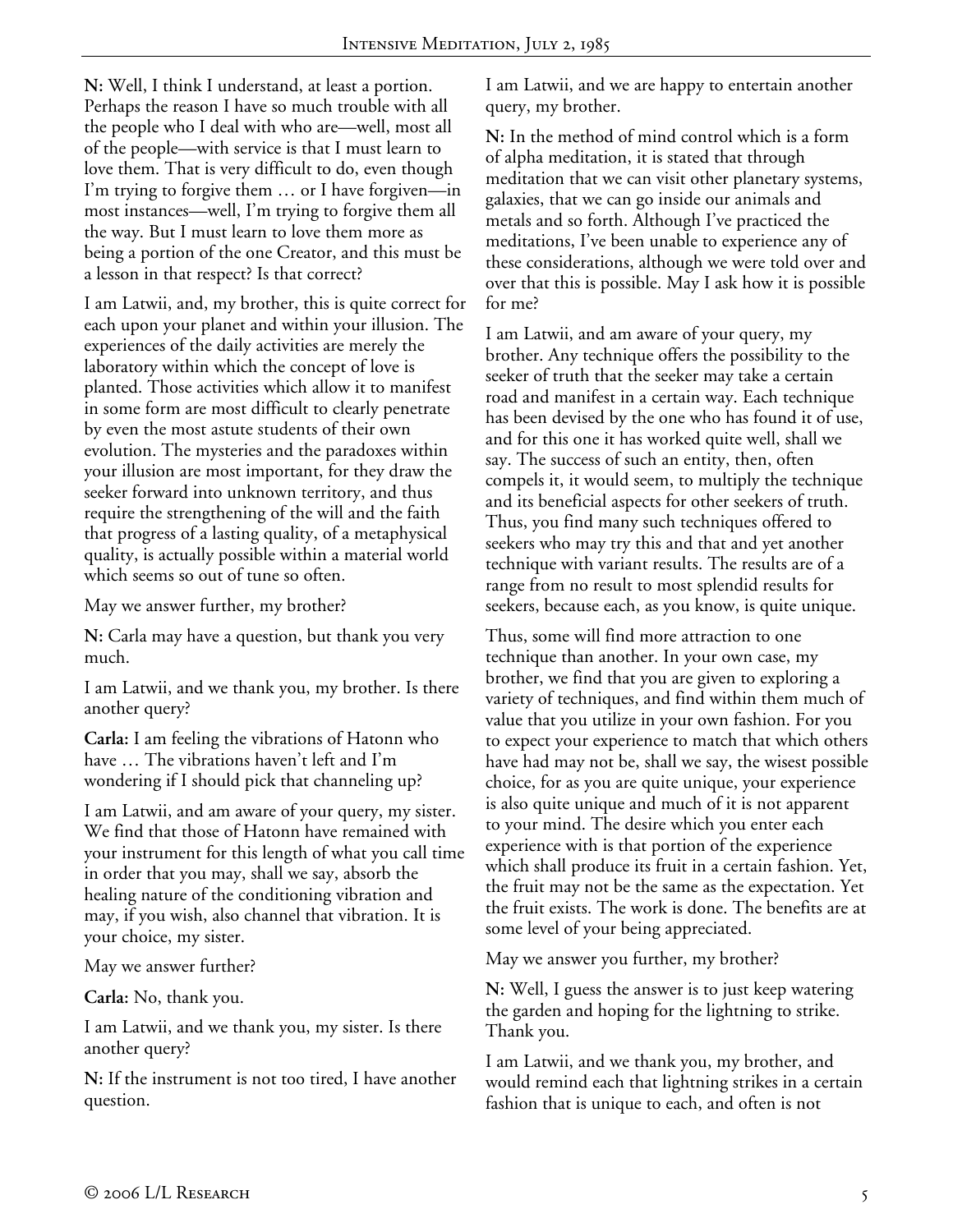apparent, yet each in great degree fulfills the purpose of the incarnation though it might seem mundane.

May we ask if there might be another query at this time?

## *(Pause)*

I am Latwii, and we are most pleased to have been able to join you this evening and we thank you for your queries and for your invitation. We are with you at your request in your meditations. It is our honor to join you at any time. We shall leave this group at this time, as always, in the love and in the light of our infinite Creator. We are those of Latwii. Adonai, my friends. Adonai vasu borragus.

### *(Pause)*

# *(Carla channeling)*

I am Hatonn, and we greet you through this instrument once again in the love and the light of our infinite Creator. We apologize for the short pause, but this instrument was taking even more care than usual to challenge our vibration, doubting its own sensitivities. We appreciate these opportunities to place ourselves with all the children of the Creator in Christ consciousness, or as this instrument would call it, in the peace and the love of the one known as Jesus, the perfect pattern and therefore the perfect savior for this density.

We have two subjects to cover and we will attempt not to speak too lengthily upon either, but feel that the first is of especial importance as this is meditation intended to concentrate the attention of all present upon the development of new channels.

Each within this domicile was to a certain extent less than completely aware of our intentions during part of our exercise. To be specific, the one known as N accepted the final communication while in an internal state of, shall we may, spiritual exhaustion, and was thus unable to achieve a recommended balance between our thoughts and his own. For the great majority of the channeling this instrument was doing excellent work and we ask that the instrument not become at all discouraged because after some length of your time it grows weary with the concentration required for vocal channeling. Actually, the progress of this instrument has been rapid and this form of channeling is challenging for the most advanced instrument. We choose to push this instrument, knowing that this instrument has a

great deal of ability and knowing also that due to this instrument's personality, the instrument would not be satisfied with less in the way of a teaching/learning experience, if we may borrow succinct phraseology from this instrument's mind.

The instrument known as Jim made no errors in transmission except for the one desire for an outcome which so biased the instrument that it transferred to the one known as N. This was not our intent. It is, however, understandable that this should be desired. And again we ask the instrument who is quite advanced not to be discouraged because it personally wishes to offer to the new instrument the experience of closing as well as opening a meeting.

This instrument made no substantial errors in transmission, yet it too had a desire for an outcome, and that was to complete the story. Since this instrument was channeling in concept form, it was able to see a bit more ahead. This is very common for a more advanced instrument, and is very helpful when working with a new instrument due to the fact that the more experienced instrument is able to confirm the accuracy of transmission, not word by word, but concept by concept. We bow to the less than perfectly balanced desire of this instrument to make an ending to our little story which we attempted to transmit but were unable to complete. If you will bear with us, we shall finish the story of the dark horse and its dark rider.

Because that which is said to one may penetrate outer misunderstanding at one time and not at another and because one can say the same message to two entities, one of whom will seize upon it and use it, the other of which will not understand it, those who follow or work with whatever teacher or messenger or message have variable chances of sustaining the interest in pursuing the message. This is why the band that followed this unusual man was so very small.

One of the most faithful, upon noticing that the entity did not eat and did not seem to require sleep asked him what kind of teacher he was. The dark man replied that he was not a teacher, but a messenger, that that which was spoken was spoken through him, not from him, and that indeed he did not, in the understanding of the questioner, exist, but rather had produced himself in a certain form and had produced the magical steed upon which he